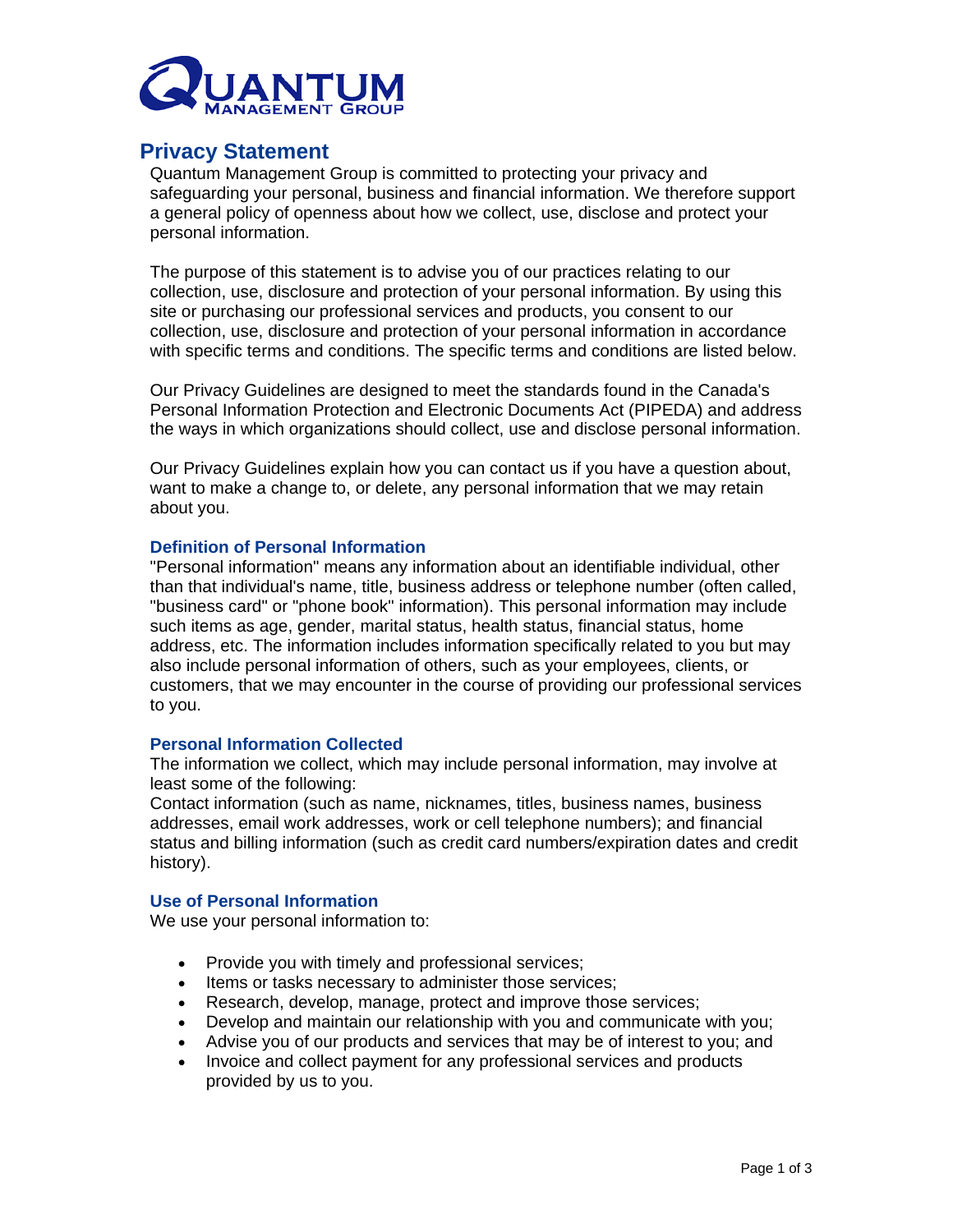

# **Disclosure of Personal Information**

At Quantum Management Group we will not sell, license, trade or rent your personal information to, or with, others.

We also will ensure that we:

- Are responsible for the protection of the personal information you disclose to us;
- Information will only be shared with your consent and that we may share your personal information with third parties engaged to assist us in providing the products and services to you. In the event of the need to share information any third parties will be required to sign a Confidentiality Agreements and will be prohibited from using your personal information for any purpose other than to provide a specified service to you. They will also need to ensure that they have privacy policy/guidelines that comply with PIPEDA guidelines.
- We do reserve the right to disclose personal information to a third party if a law, regulation, regulatory body, search warrant, subpoena or court order legally requires or authorizes us to do so.

#### **Knowledge and Consent**

We collect personal information about you only when you voluntarily provide it and we will seek your consent for the use or disclosure of your personal information when we collect it. In certain circumstances, your consent may be sought after the information has been collected but before we use it (for example, when we want to use information for a purpose not previously identified).

When we supply professional services we will request only information required in order to fulfill the specified and legitimate purposes for which the information is being collected.

# **Personal Information for Marketing Purposes**

Quantum Management Group will never disclose your personal information to a third party marketing firm. However, within the boundaries of our regulatory environment, we may periodically use this information to communicate and market our services and products to you. We will also allow you to choose not to receive any invitations or direct mail from us by indicating your preference as outlined below under Contact Us.

#### **Cookies**

When you visit our Web site (www.quantum-mg.com) please note that cookies may be used on our site. "Cookies" are small text files placed on your hard drive that assists us in providing a more customized Web site experience.

If you are concerned about cookies you may change your browsers settings to decline cookies. In most cases, a visitor may refuse a cookie and still fully navigate our Web sites.